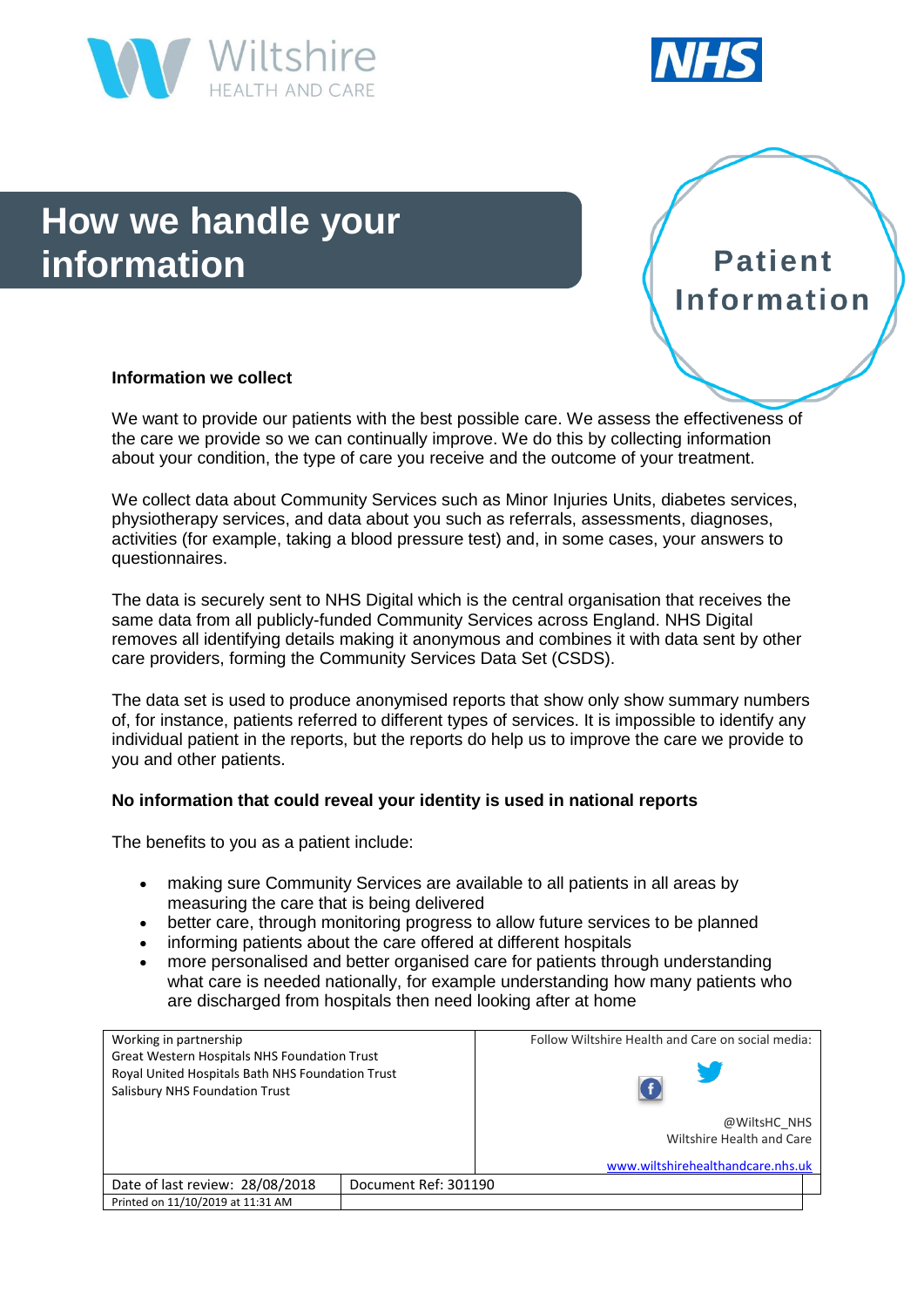To get the most accurate picture and therefore get most benefit, data has to be collected from as many patients as possible.

If, however, you do not want your information to be used to help better manage and plan care provision, you have the right to object by letting us know. This will not affect your treatment in any way.

## **Information about you**

We keep information about you, such as your name and address, the treatments you receive and who saw you, on both paper and computer records. This enables: Caring, by monitoring the quality of care provided Sharing, to give you good care and treatment Working, to plan new services Reassuring, to check services are efficient and effective

#### **Keep us up to date**

It is important that we have up to date information about you. Out of date or wrong information could lead to mistakes being made with your care. If any of your circumstances change, please tell us immediately. On occasion, we will ask you to confirm your details so we have up-to-date records. If you are unable to provide current details, we may ask people who accompany you such as your relatives or carers.

## **Caring**

Your health record contains facts about your health, including:

- Appointments
- $\Box$  Treatments and test results
- $\Box$  Professional opinions of the staff caring for you.

These are used by the staff to ensure they can offer you good care and treatment. Your records will only be used by staff treating you or by administration staff who may book your appointments.

#### **Sharing**

When you require care it is often the case that several organisations will be involved in providing it. To enable this to happen smoothly, information about you is shared between the staff in the organisations caring for you.

The NHS works with many partner agencies such as Social Services, Education, Housing and the voluntary and private sectors. Staff should discuss with you what information they are sharing and why. You can always ask the member of staff delivering your care if you have any concerns.

Sometimes it may be very important for your information to be shared in order to prevent you or someone else coming to harm. We only share information in such situations either where we have spoken to you, or where it is vital to do so..